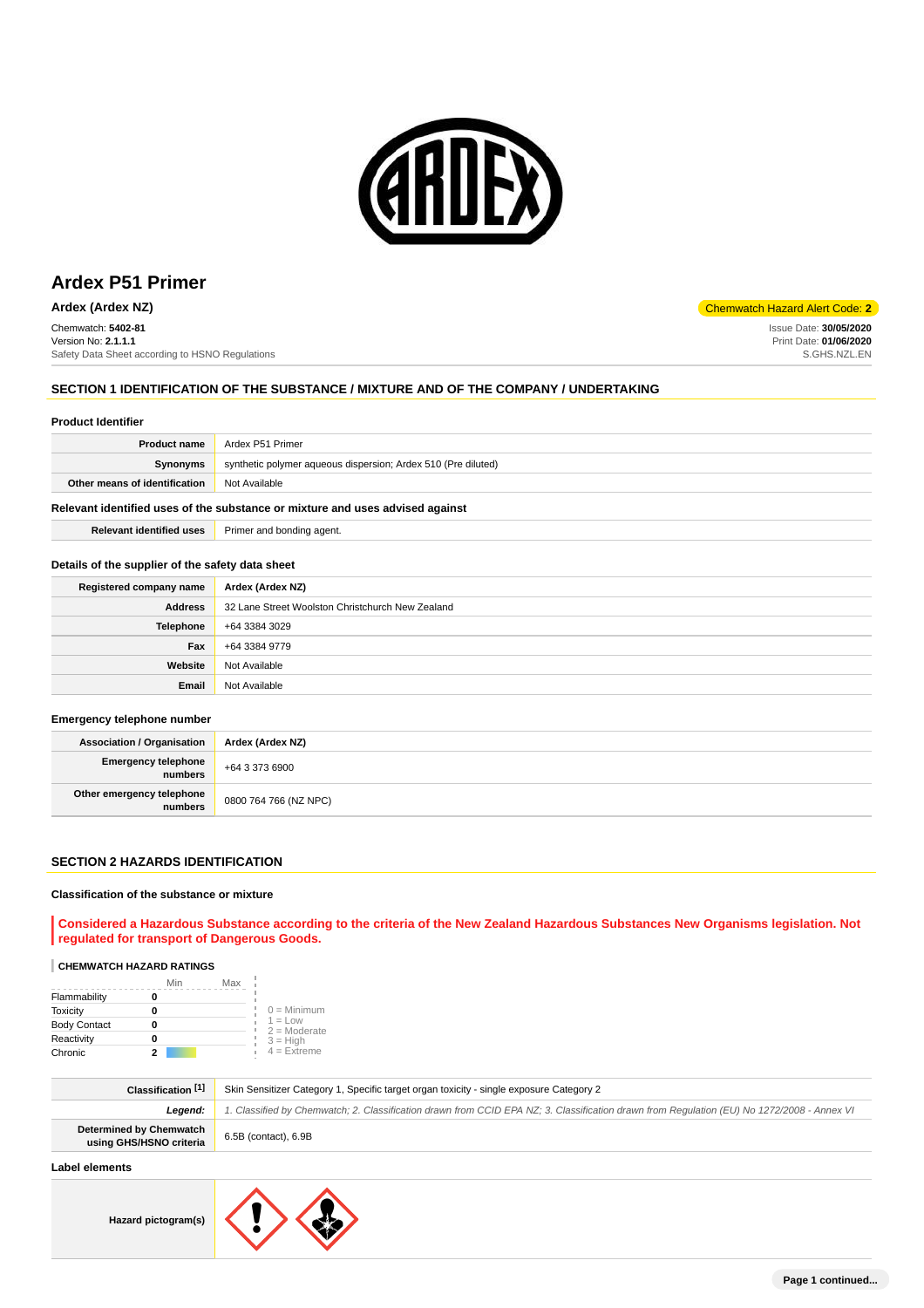| <b>SIGNAL WORD</b>                           | <b>WARNING</b>                                                             |  |
|----------------------------------------------|----------------------------------------------------------------------------|--|
| Hazard statement(s)                          |                                                                            |  |
| H317                                         | May cause an allergic skin reaction.                                       |  |
| H371                                         | May cause damage to organs.                                                |  |
| <b>Precautionary statement(s) Prevention</b> |                                                                            |  |
| P260                                         | Do not breathe mist/vapours/spray.                                         |  |
| P280                                         | Wear protective gloves/protective clothing/eye protection/face protection. |  |
| P270                                         | Do not eat, drink or smoke when using this product.                        |  |
| P272                                         | Contaminated work clothing should not be allowed out of the workplace.     |  |

#### **Precautionary statement(s) Response**

| P321      | Specific treatment (see advice on this label).                              |
|-----------|-----------------------------------------------------------------------------|
|           | <b>P302+P352</b> IF ON SKIN: Wash with plenty of water.                     |
| P308+P311 | IF exposed or concerned: Call a POISON CENTER/doctor/physician/first aider. |
| P333+P313 | If skin irritation or rash occurs: Get medical advice/attention.            |

# **Precautionary statement(s) Storage**

**P405** Store locked up.

#### **Precautionary statement(s) Disposal**

**P501** Dispose of contents/container to authorised hazardous or special waste collection point in accordance with any local regulation.

# **SECTION 3 COMPOSITION / INFORMATION ON INGREDIENTS**

### **Substances**

See section below for composition of Mixtures

# **Mixtures**

| <b>CAS No</b> | %[weight] | <b>Name</b>                                |
|---------------|-----------|--------------------------------------------|
| 2682-20-4     | $\leq$    | 2-methyl-4-isothiazolin-3-one              |
| Not Available | balance   | Ingredients determined not to be hazardous |

# **SECTION 4 FIRST AID MEASURES**

### **Description of first aid measures**

| <b>Eye Contact</b>  | If this product comes in contact with eyes:<br>▶ Wash out immediately with water.<br>If irritation continues, seek medical attention.<br>► Removal of contact lenses after an eye injury should only be undertaken by skilled personnel. |
|---------------------|------------------------------------------------------------------------------------------------------------------------------------------------------------------------------------------------------------------------------------------|
| <b>Skin Contact</b> | If skin contact occurs:<br>Immediately remove all contaminated clothing, including footwear.<br>Flush skin and hair with running water (and soap if available).<br>▶ Seek medical attention in event of irritation.                      |
| <b>Inhalation</b>   | If fumes, aerosols or combustion products are inhaled remove from contaminated area.<br>• Other measures are usually unnecessary.                                                                                                        |
| Ingestion           | Immediately give a glass of water.<br>First aid is not generally required. If in doubt, contact a Poisons Information Centre or a doctor.                                                                                                |

# **Indication of any immediate medical attention and special treatment needed**

Treat symptomatically.

# **SECTION 5 FIREFIGHTING MEASURES**

# **Extinguishing media**

The product contains a substantial proportion of water, therefore there are no restrictions on the type of extinguishing media which may be used. Choice of extinguishing media should take into account surrounding areas.

Though the material is non-combustible, evaporation of water from the mixture, caused by the heat of nearby fire, may produce floating layers of combustible substances. In such an event consider:

 $\triangleright$  foam.

# **Special hazards arising from the substrate or mixture**

| <b>Fire Incompatibility</b>    | None known.                                                                                                                                                                                                                      |  |
|--------------------------------|----------------------------------------------------------------------------------------------------------------------------------------------------------------------------------------------------------------------------------|--|
| <b>Advice for firefighters</b> |                                                                                                                                                                                                                                  |  |
| <b>Fire Fighting</b>           | Alert Fire Brigade and tell them location and nature of hazard.<br>▶ Wear breathing apparatus plus protective gloves in the event of a fire.<br>Prevent, by any means available, spillage from entering drains or water courses. |  |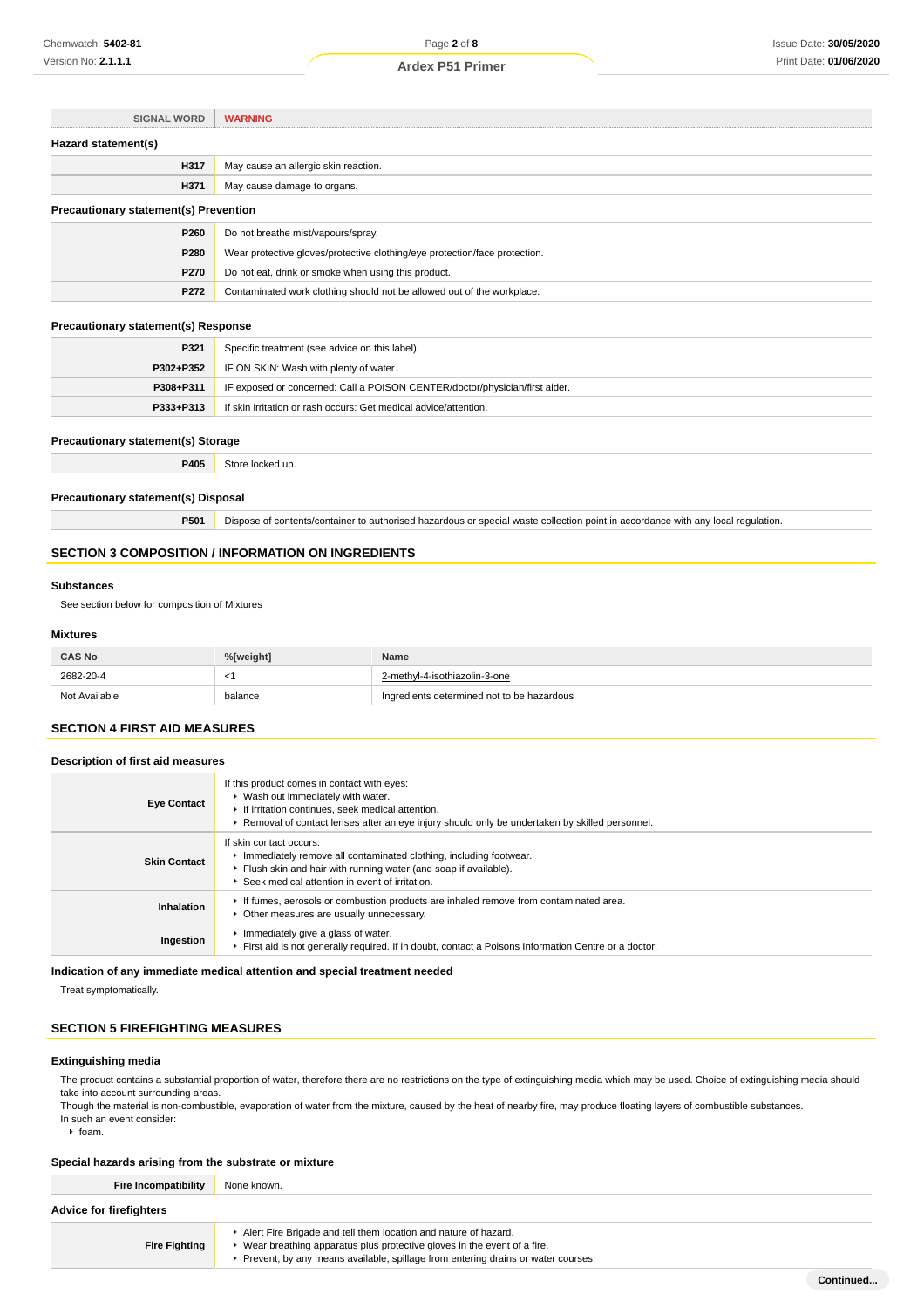|                              | • Use fire fighting procedures suitable for surrounding area.                                                                                                                                                                                                                                   |
|------------------------------|-------------------------------------------------------------------------------------------------------------------------------------------------------------------------------------------------------------------------------------------------------------------------------------------------|
|                              | The material is not readily combustible under normal conditions.<br>► However, it will break down under fire conditions and the organic component may burn.<br>Not considered to be a significant fire risk.<br>► Heat may cause expansion or decomposition with violent rupture of containers. |
| <b>Fire/Explosion Hazard</b> | Decomposes on heating and produces toxic fumes of:<br>carbon dioxide (CO2)<br>phosphorus oxides (POx)<br>other pyrolysis products typical of burning organic material.<br>May emit poisonous fumes.<br>May emit corrosive fumes.                                                                |

#### **SECTION 6 ACCIDENTAL RELEASE MEASURES**

# **Personal precautions, protective equipment and emergency procedures**

See section 8

#### **Environmental precautions**

See section 12

# **Methods and material for containment and cleaning up**

| <b>Minor Spills</b> | • Clean up all spills immediately.<br>Avoid breathing vapours and contact with skin and eyes.<br>► Control personal contact with the substance, by using protective equipment.<br>Contain and absorb spill with sand, earth, inert material or vermiculite. |
|---------------------|-------------------------------------------------------------------------------------------------------------------------------------------------------------------------------------------------------------------------------------------------------------|
| <b>Major Spills</b> | Moderate hazard.<br>• Clear area of personnel and move upwind.<br>Alert Fire Brigade and tell them location and nature of hazard.<br>Wear breathing apparatus plus protective gloves.                                                                       |

Personal Protective Equipment advice is contained in Section 8 of the SDS.

# **SECTION 7 HANDLING AND STORAGE**

#### **Precautions for safe handling Safe handling DO NOT** allow clothing wet with material to stay in contact with skin Avoid all personal contact, including inhalation. Wear protective clothing when risk of exposure occurs. Use in a well-ventilated area. Prevent concentration in hollows and sumps. **Other information** Store in original containers. Keep containers securely sealed. Store in a cool, dry, well-ventilated area. Store away from incompatible materials and foodstuff containers. **Conditions for safe storage, including any incompatibilities**

| Suitable container      | ▶ Polyethylene or polypropylene container.<br>Packing as recommended by manufacturer.<br>▶ Check all containers are clearly labelled and free from leaks. |
|-------------------------|-----------------------------------------------------------------------------------------------------------------------------------------------------------|
| Storage incompatibility | Avoid contamination of water, foodstuffs, feed or seed.                                                                                                   |
|                         |                                                                                                                                                           |

# **SECTION 8 EXPOSURE CONTROLS / PERSONAL PROTECTION**

# **Control parameters**

# **OCCUPATIONAL EXPOSURE LIMITS (OEL)**

**INGREDIENT DATA**

Not Available

#### **EMERGENCY LIMITS**

| Ingredient                    | <b>Material name</b> | TEEL-1        | TEEL-2              | TEEL-3        |
|-------------------------------|----------------------|---------------|---------------------|---------------|
| Ardex P51 Primer              | Not Available        | Not Available | Not Available       | Not Available |
|                               |                      |               |                     |               |
| Ingredient                    | <b>Original IDLH</b> |               | <b>Revised IDLH</b> |               |
| 2-methyl-4-isothiazolin-3-one | Not Available        |               | Not Available       |               |

# **OCCUPATIONAL EXPOSURE BANDING**

| Ingredient                    | <b>Occupational Exposure Band Rating</b>                                                                                                                                                                                                                                                                                                                                 | <b>Occupational Exposure Band Limit</b>  |
|-------------------------------|--------------------------------------------------------------------------------------------------------------------------------------------------------------------------------------------------------------------------------------------------------------------------------------------------------------------------------------------------------------------------|------------------------------------------|
| 2-methyl-4-isothiazolin-3-one |                                                                                                                                                                                                                                                                                                                                                                          | $> 0.01$ to $\leq 0.1$ ma/m <sup>3</sup> |
| Notes:                        | Occupational exposure banding is a process of assigning chemicals into specific categories or bands based on a chemical's potency and the<br>adverse health outcomes associated with exposure. The output of this process is an occupational exposure band (OEB), which corresponds to a<br>range of exposure concentrations that are expected to protect worker health. |                                          |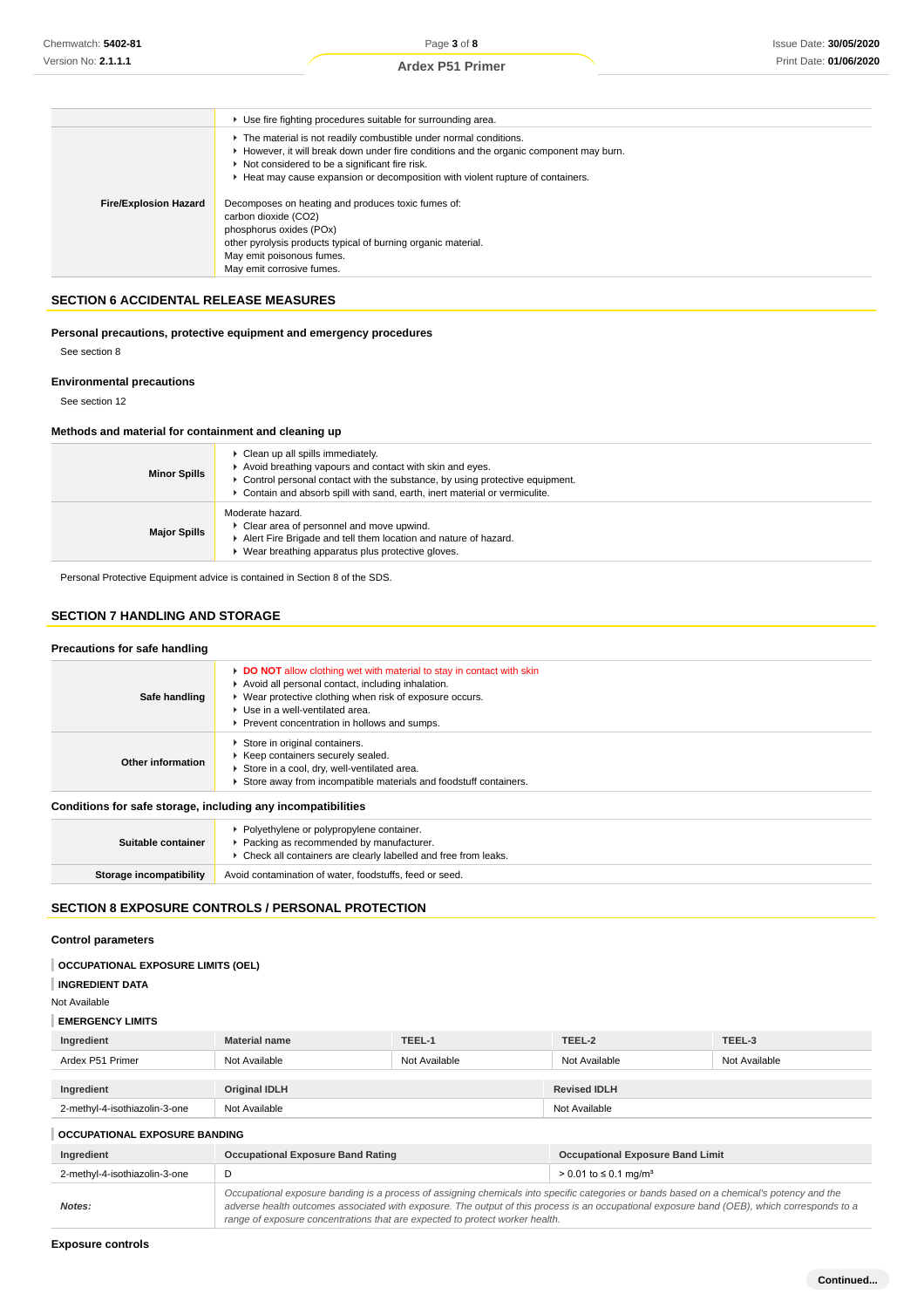#### **Appropriate engineering controls** Engineering controls are used to remove a hazard or place a barrier between the worker and the hazard. Well-designed engineering controls can be highly effective in protecting workers and will typically be independent of worker interactions to provide this high level of protection. The basic types of engineering controls are: Process controls which involve changing the way a job activity or process is done to reduce the risk. Enclosure and/or isolation of emission source which keeps a selected hazard "physically" away from the worker and ventilation that strategically "adds" and "removes" air in the work environment. **Personal protection Eye and face protection** Safety glasses with side shields. Chemical goggles. Contact lenses may pose a special hazard; soft contact lenses may absorb and concentrate irritants. A written policy document, describing the wearing of lenses or restrictions on use, should be created for each workplace or task. **Skin protection** See Hand protection below **Hands/feet protection** Wear chemical protective gloves, e.g. PVC. Wear safety footwear or safety gumboots, e.g. Rubber **NOTE:** ▶ The material may produce skin sensitisation in predisposed individuals. Care must be taken, when removing gloves and other protective equipment, to avoid all possible skin contact. Contaminated leather items, such as shoes, belts and watch-bands should be removed and destroyed. The selection of suitable gloves does not only depend on the material, but also on further marks of quality which vary from manufacturer to manufacturer. Where the chemical is a preparation of several substances, the resistance of the glove material can not be calculated in advance and has therefore to be checked prior to the application. The exact break through time for substances has to be obtained from the manufacturer of the protective gloves and.has to be observed when making a final choice. Personal hygiene is a key element of effective hand care. **Body protection** See Other protection below **Other protection C**veralls  $\blacktriangleright$  PVC. apron. **Barrier cream.**

# **Recommended material(s)**

#### **GLOVE SELECTION INDEX**

Glove selection is based on a modified presentation of the:

 **"Forsberg Clothing Performance Index".**

 The effect(s) of the following substance(s) are taken into account in the **computergenerated** selection:

| Ardex P51 Primer |  |
|------------------|--|
|------------------|--|

| <b>Material</b>       | CPI |
|-----------------------|-----|
| <b>BUTYL</b>          | С   |
| <b>NATURAL RUBBER</b> | C   |
| NATURAL+NEOPRENE      | C   |
| <b>NEOPRENE</b>       | C   |
| NEOPRENE/NATURAL      | C   |
| <b>NITRILE</b>        | C   |
| NITRILE+PVC           | C   |
| <b>PE</b>             | C   |
| PE/EVAL/PE            | C   |
| <b>PVA</b>            | C   |
| <b>PVC</b>            | C   |
| <b>TEFLON</b>         | C   |
| <b>VITON</b>          | C   |

\* CPI - Chemwatch Performance Index

A: Best Selection

B: Satisfactory; may degrade after 4 hours continuous immersion

C: Poor to Dangerous Choice for other than short term immersion

**NOTE**: As a series of factors will influence the actual performance of the glove, a final selection must be based on detailed observation. -

\* Where the glove is to be used on a short term, casual or infrequent basis, factors such as "feel" or convenience (e.g. disposability), may dictate a choice of gloves which might otherwise be unsuitable following long-term or frequent use. A qualified practitioner should be consulted.

# **SECTION 9 PHYSICAL AND CHEMICAL PROPERTIES**

### **Information on basic physical and chemical properties**

**Appearance** Blue liquid with a weak characteristic odour; mixes with water.

| 'hvsical state | Liauid |
|----------------|--------|
|                |        |

# **Respiratory protection**

Type BAX-P Filter of sufficient capacity. (AS/NZS 1716 & 1715, EN 143:2000 & 149:2001, ANSI Z88 or national equivalent)

Selection of the Class and Type of respirator will depend upon the level of breathing zone contaminant and the chemical nature of the contaminant. Protection Factors (defined as the ratio of contaminant outside and inside the mask) may also be important.

| Required<br>minimum<br>protection factor | Maximum gas/vapour<br>concentration present in air<br>p.p.m. (by volume) | Half-face<br>Respirator | <b>Full-Face</b><br>Respirator      |
|------------------------------------------|--------------------------------------------------------------------------|-------------------------|-------------------------------------|
| up to 10                                 | 1000                                                                     | BAX-AUS /<br>Class1 P2  | ۰                                   |
| up to $50$                               | 1000                                                                     | ۰                       | BAX-AUS /<br>Class 1 P <sub>2</sub> |
| up to $50$                               | 5000                                                                     | Airline *               | ۰                                   |
| up to 100                                | 5000                                                                     | ۰                       | <b>BAX-2 P2</b>                     |
| up to 100                                | 10000                                                                    | ٠                       | <b>BAX-3 P2</b>                     |
| $100+$                                   |                                                                          |                         | Airline**                           |

\* - Continuous Flow \*\* - Continuous-flow or positive pressure demand A(All classes) = Organic vapours, B AUS or B1 = Acid gasses, B2 = Acid gas or hydrogen cyanide(HCN), B3 = Acid gas or hydrogen cyanide(HCN), E = Sulfur dioxide(SO2), G = Agricultural chemicals, K = Ammonia(NH3), Hg = Mercury, NO = Oxides of nitrogen, MB = Methyl bromide, AX = Low boiling point organic compounds(below 65 degC)

- Cartridge respirators should never be used for emergency ingress or in areas of unknown vapour concentrations or oxygen content.
- ▶ The wearer must be warned to leave the contaminated area immediately on detecting any odours through the respirator. The odour may indicate that the mask is not functioning properly, that the vapour concentration is too high, or that the mask is not properly fitted. Because of these limitations, only restricted use of cartridge respirators is considered appropriate.
- Cartridge performance is affected by humidity. Cartridges should be changed after 2 hr of continuous use unless it is determined that the humidity is less than 75%, in which case, cartridges can be used for 4 hr. Used cartridges should be discarded daily, regardless of the length of time used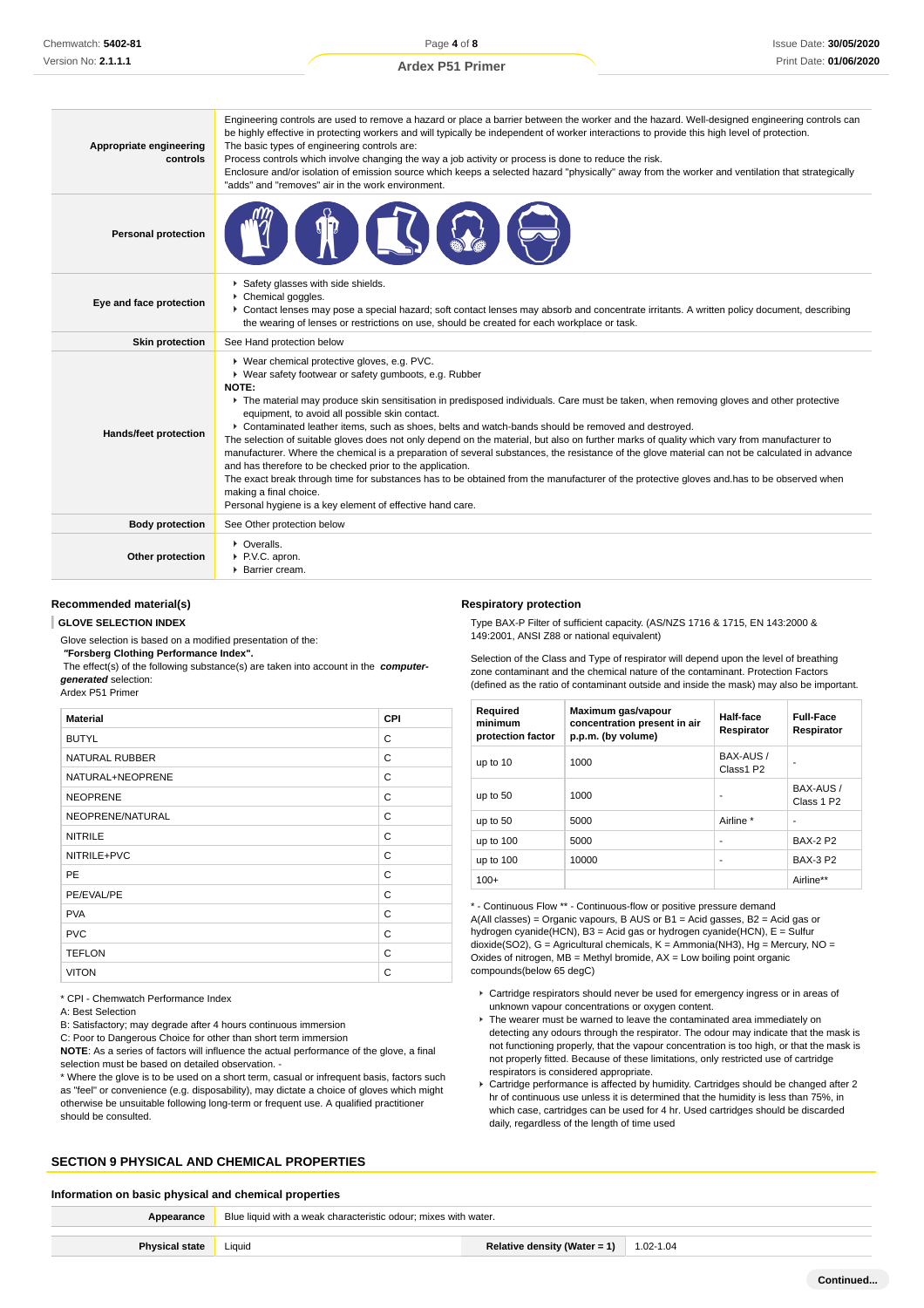| Odour                                                    | Not Available  | Partition coefficient n-octanol<br>/ water | Not Available  |
|----------------------------------------------------------|----------------|--------------------------------------------|----------------|
| <b>Odour threshold</b>                                   | Not Available  | Auto-ignition temperature (°C)             | Not Available  |
| pH (as supplied)                                         | $7.5 - 8$      | <b>Decomposition temperature</b>           | Not Available  |
| Melting point / freezing point<br>(°C)                   | Not Available  | Viscosity (cSt)                            | Not Available  |
| Initial boiling point and boiling<br>range $(^{\circ}C)$ | 100            | Molecular weight (g/mol)                   | Not Applicable |
| Flash point (°C)                                         | Not Applicable | <b>Taste</b>                               | Not Available  |
| <b>Evaporation rate</b>                                  | Not Available  | <b>Explosive properties</b>                | Not Available  |
| Flammability                                             | Not Applicable | <b>Oxidising properties</b>                | Not Available  |
| Upper Explosive Limit (%)                                | Not Applicable | Surface Tension (dyn/cm or<br>$mN/m$ )     | Not Available  |
| Lower Explosive Limit (%)                                | Not Applicable | <b>Volatile Component (%vol)</b>           | Not Available  |
| Vapour pressure (kPa)                                    | 2.300          | Gas group                                  | Not Available  |
| Solubility in water                                      | Miscible       | pH as a solution (1%)                      | Not Available  |
| Vapour density $(Air = 1)$                               | Not Available  | VOC <sub>g</sub> /L                        | 47.05          |

# **SECTION 10 STABILITY AND REACTIVITY**

| Reactivity                                 | See section 7                                                                                                                        |
|--------------------------------------------|--------------------------------------------------------------------------------------------------------------------------------------|
| <b>Chemical stability</b>                  | • Unstable in the presence of incompatible materials.<br>▶ Product is considered stable.<br>Hazardous polymerisation will not occur. |
| Possibility of hazardous<br>reactions      | See section 7                                                                                                                        |
| <b>Conditions to avoid</b>                 | See section 7                                                                                                                        |
| Incompatible materials                     | See section 7                                                                                                                        |
| <b>Hazardous decomposition</b><br>products | See section 5                                                                                                                        |

# **SECTION 11 TOXICOLOGICAL INFORMATION**

#### **Information on toxicological effects**

| Inhaled                       | The material is not thought to produce adverse health effects or irritation of the respiratory tract (as classified by EC Directives using animal<br>models). Nevertheless, good hygiene practice requires that exposure be kept to a minimum and that suitable control measures be used in an<br>occupational setting.                                                                                                                                                                                                                                                                                                                        |                                                       |  |  |
|-------------------------------|------------------------------------------------------------------------------------------------------------------------------------------------------------------------------------------------------------------------------------------------------------------------------------------------------------------------------------------------------------------------------------------------------------------------------------------------------------------------------------------------------------------------------------------------------------------------------------------------------------------------------------------------|-------------------------------------------------------|--|--|
| Ingestion                     | The material has NOT been classified by EC Directives or other classification systems as "harmful by ingestion". This is because of the lack of<br>corroborating animal or human evidence.                                                                                                                                                                                                                                                                                                                                                                                                                                                     |                                                       |  |  |
| <b>Skin Contact</b>           | The material is not thought to produce adverse health effects or skin irritation following contact (as classified by EC Directives using animal<br>models). Nevertheless, good hygiene practice requires that exposure be kept to a minimum and that suitable gloves be used in an occupational<br>setting.<br>Open cuts, abraded or irritated skin should not be exposed to this material<br>Entry into the blood-stream, through, for example, cuts, abrasions or lesions, may produce systemic injury with harmful effects. Examine the skin<br>prior to the use of the material and ensure that any external damage is suitably protected. |                                                       |  |  |
| Eye                           | Although the liquid is not thought to be an irritant (as classified by EC Directives), direct contact with the eye may produce transient discomfort<br>characterised by tearing or conjunctival redness (as with windburn).                                                                                                                                                                                                                                                                                                                                                                                                                    |                                                       |  |  |
| <b>Chronic</b>                | Skin contact with the material is more likely to cause a sensitisation reaction in some persons compared to the general population.<br>Substance accumulation, in the human body, may occur and may cause some concern following repeated or long-term occupational exposure.                                                                                                                                                                                                                                                                                                                                                                  |                                                       |  |  |
|                               |                                                                                                                                                                                                                                                                                                                                                                                                                                                                                                                                                                                                                                                |                                                       |  |  |
| <b>Ardex P51 Primer</b>       | <b>TOXICITY</b>                                                                                                                                                                                                                                                                                                                                                                                                                                                                                                                                                                                                                                | <b>IRRITATION</b>                                     |  |  |
|                               | Not Available                                                                                                                                                                                                                                                                                                                                                                                                                                                                                                                                                                                                                                  | Not Available                                         |  |  |
|                               | <b>TOXICITY</b>                                                                                                                                                                                                                                                                                                                                                                                                                                                                                                                                                                                                                                | <b>IRRITATION</b>                                     |  |  |
| 2-methyl-4-isothiazolin-3-one | dermal (rat) LD50: 242 mg/kg[1]                                                                                                                                                                                                                                                                                                                                                                                                                                                                                                                                                                                                                | Eye: adverse effect observed (irreversible damage)[1] |  |  |
|                               | Oral (rat) LD50: 120 mg/kg[1]                                                                                                                                                                                                                                                                                                                                                                                                                                                                                                                                                                                                                  | Skin: adverse effect observed (corrosive)[1]          |  |  |
| Legend:                       | 1. Value obtained from Europe ECHA Registered Substances - Acute toxicity 2.* Value obtained from manufacturer's SDS. Unless otherwise<br>specified data extracted from RTECS - Register of Toxic Effect of chemical Substances                                                                                                                                                                                                                                                                                                                                                                                                                |                                                       |  |  |

The following information refers to contact allergens as a group and may not be specific to this product. Contact allergies quickly manifest themselves as contact eczema, more rarely as urticaria or Quincke's oedema. The pathogenesis of contact eczema involves a cell-mediated (T lymphocytes) immune reaction of the delayed type. Other allergic skin reactions, e.g. contact urticaria, involve antibody-mediated immune reactions. The significance of the contact allergen is not simply determined by its sensitisation potential: the distribution of the substance and the opportunities for contact with it are equally important.

**2-METHYL-4-ISOTHIAZOLIN-3-ONE**

Asthma-like symptoms may continue for months or even years after exposure to the material ends. This may be due to a non-allergic condition known as reactive airways dysfunction syndrome (RADS) which can occur after exposure to high levels of highly irritating compound. Main criteria for diagnosing RADS include the absence of previous airways disease in a non-atopic individual, with sudden onset of persistent asthma-like symptoms within minutes to hours of a documented exposure to the irritant. Other criteria for diagnosis of RADS include a reversible airflow pattern on lung function tests, moderate to severe bronchial hyperreactivity on methacholine challenge testing, and the lack of minimal lymphocytic inflammation, without eosinophilia.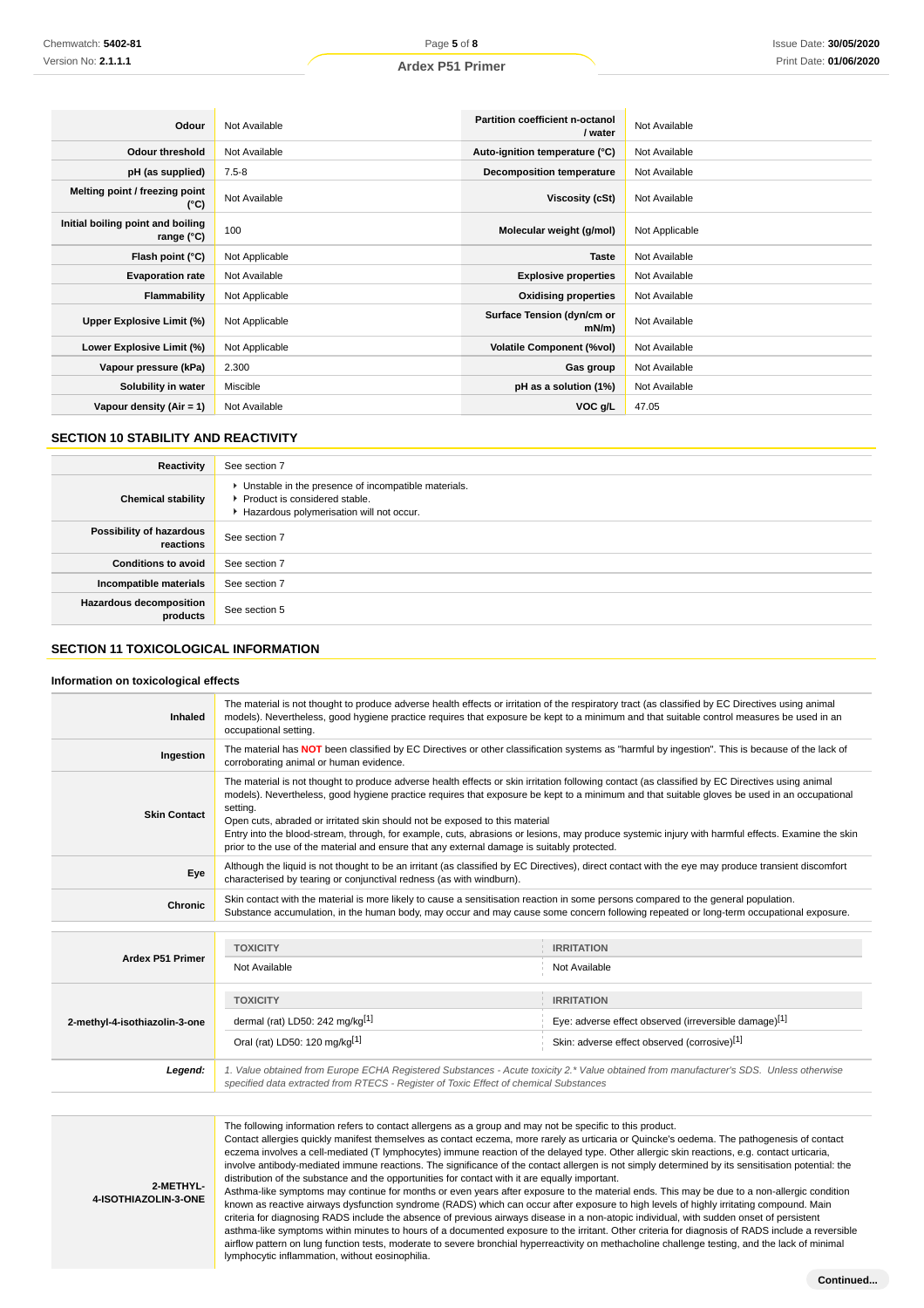|                                             | Based on laboratory and animal testing, exposure to the material may result in irreversible effects and mutations in humans.<br>been established with the objective of ensuring a high level of protection of human and animal health and the environment. To this aim, it is<br>required that risk assessment of biocidal products is carried out before they can be placed on the market. A central element in the risk<br>assessment of the biocidal products are the utilization instructions that defines the dosage, application method and amount of applications and<br>thus the exposure of humans and the environment to the biocidal substance.<br>Humans may be exposed to biocidal products in different ways in both occupational and domestic settings. Many biocidal products are intended<br>for industrial sectors or professional uses only, whereas other biocidal products are commonly available for private use by non-professional<br>users. No significant acute toxicological data identified in literature search.<br>The material may be irritating to the eye, with prolonged contact causing inflammation. Repeated or prolonged exposure to irritants may produce<br>conjunctivitis.<br>vesicles, scaling and thickening of the skin.<br>Formaldehyde generators (releasers) are often used as preservatives. The maximum authorised concentration of free formaldehyde is 0.2% and<br>must be labelled with the warning sign "contains formaldehyde" where the concentration exceeds 0.05%. The use of formaldehyde-releasing<br>preservatives ensures that the level of free formaldehyde in the products is always low but sufficient to inhibit microbial growth - it disrupts<br>metabolism to cause death of the organism. However there is a concern that formaldehyde generators can produce amines capable of causing<br>cancers (nitrosamines) when used in formulations containing amines.<br>NOTE: Substance has been shown to be mutagenic in at least one assay, or belongs to a family of chemicals producing damage or change to<br>cellular DNA. |                                 | In light of potential adverse effects, and to ensure a harmonised risk assessment and management, the EU regulatory framework for biocides has<br>The material may cause skin irritation after prolonged or repeated exposure and may produce on contact skin redness, swelling, the production of |
|---------------------------------------------|--------------------------------------------------------------------------------------------------------------------------------------------------------------------------------------------------------------------------------------------------------------------------------------------------------------------------------------------------------------------------------------------------------------------------------------------------------------------------------------------------------------------------------------------------------------------------------------------------------------------------------------------------------------------------------------------------------------------------------------------------------------------------------------------------------------------------------------------------------------------------------------------------------------------------------------------------------------------------------------------------------------------------------------------------------------------------------------------------------------------------------------------------------------------------------------------------------------------------------------------------------------------------------------------------------------------------------------------------------------------------------------------------------------------------------------------------------------------------------------------------------------------------------------------------------------------------------------------------------------------------------------------------------------------------------------------------------------------------------------------------------------------------------------------------------------------------------------------------------------------------------------------------------------------------------------------------------------------------------------------------------------------------------------------------------------------------------------------------|---------------------------------|----------------------------------------------------------------------------------------------------------------------------------------------------------------------------------------------------------------------------------------------------------------------------------------------------|
|                                             | Considered to be a minor sensitiser in Kathon CG (1) (1). Bruze etal - Contact Dermatitis 20: 219-39, 1989                                                                                                                                                                                                                                                                                                                                                                                                                                                                                                                                                                                                                                                                                                                                                                                                                                                                                                                                                                                                                                                                                                                                                                                                                                                                                                                                                                                                                                                                                                                                                                                                                                                                                                                                                                                                                                                                                                                                                                                       |                                 |                                                                                                                                                                                                                                                                                                    |
| <b>Acute Toxicity</b>                       | ×                                                                                                                                                                                                                                                                                                                                                                                                                                                                                                                                                                                                                                                                                                                                                                                                                                                                                                                                                                                                                                                                                                                                                                                                                                                                                                                                                                                                                                                                                                                                                                                                                                                                                                                                                                                                                                                                                                                                                                                                                                                                                                | Carcinogenicity                 | ×                                                                                                                                                                                                                                                                                                  |
| <b>Skin Irritation/Corrosion</b>            | ×                                                                                                                                                                                                                                                                                                                                                                                                                                                                                                                                                                                                                                                                                                                                                                                                                                                                                                                                                                                                                                                                                                                                                                                                                                                                                                                                                                                                                                                                                                                                                                                                                                                                                                                                                                                                                                                                                                                                                                                                                                                                                                | Reproductivity                  | ×                                                                                                                                                                                                                                                                                                  |
| <b>Serious Eye Damage/Irritation</b>        | ×                                                                                                                                                                                                                                                                                                                                                                                                                                                                                                                                                                                                                                                                                                                                                                                                                                                                                                                                                                                                                                                                                                                                                                                                                                                                                                                                                                                                                                                                                                                                                                                                                                                                                                                                                                                                                                                                                                                                                                                                                                                                                                | <b>STOT - Single Exposure</b>   | ✔                                                                                                                                                                                                                                                                                                  |
| <b>Respiratory or Skin</b><br>sensitisation | $\checkmark$                                                                                                                                                                                                                                                                                                                                                                                                                                                                                                                                                                                                                                                                                                                                                                                                                                                                                                                                                                                                                                                                                                                                                                                                                                                                                                                                                                                                                                                                                                                                                                                                                                                                                                                                                                                                                                                                                                                                                                                                                                                                                     | <b>STOT - Repeated Exposure</b> | ×                                                                                                                                                                                                                                                                                                  |
| <b>Mutagenicity</b>                         | ×                                                                                                                                                                                                                                                                                                                                                                                                                                                                                                                                                                                                                                                                                                                                                                                                                                                                                                                                                                                                                                                                                                                                                                                                                                                                                                                                                                                                                                                                                                                                                                                                                                                                                                                                                                                                                                                                                                                                                                                                                                                                                                | <b>Aspiration Hazard</b>        | ×                                                                                                                                                                                                                                                                                                  |
|                                             |                                                                                                                                                                                                                                                                                                                                                                                                                                                                                                                                                                                                                                                                                                                                                                                                                                                                                                                                                                                                                                                                                                                                                                                                                                                                                                                                                                                                                                                                                                                                                                                                                                                                                                                                                                                                                                                                                                                                                                                                                                                                                                  | Legend:                         | $\blacktriangleright$ - Data either not available or does not fill the criteria for classification<br>$\blacktriangleright$ - Data available to make classification                                                                                                                                |

# **SECTION 12 ECOLOGICAL INFORMATION**

÷.

# **Toxicity**

| <b>Ardex P51 Primer</b>       | <b>ENDPOINT</b><br>Not<br>Available                                                                                                                                                                                                                                                                                                                                                             | <b>TEST DURATION (HR)</b><br>Not Available | <b>SPECIES</b><br>Not Available | <b>VALUE</b><br>Not<br>Available | <b>SOURCE</b><br>Not<br>Available |
|-------------------------------|-------------------------------------------------------------------------------------------------------------------------------------------------------------------------------------------------------------------------------------------------------------------------------------------------------------------------------------------------------------------------------------------------|--------------------------------------------|---------------------------------|----------------------------------|-----------------------------------|
| 2-methyl-4-isothiazolin-3-one | <b>ENDPOINT</b>                                                                                                                                                                                                                                                                                                                                                                                 | <b>TEST DURATION (HR)</b>                  | <b>SPECIES</b>                  | <b>VALUE</b>                     | <b>SOURCE</b>                     |
|                               | <b>LC50</b>                                                                                                                                                                                                                                                                                                                                                                                     | 96                                         | Fish                            | $0.07$ mg/L                      | 4                                 |
|                               | EC50                                                                                                                                                                                                                                                                                                                                                                                            | 48                                         | Crustacea                       | $0.18$ mg/L                      | 4                                 |
|                               | EC50                                                                                                                                                                                                                                                                                                                                                                                            | 72                                         | Algae or other aquatic plants   | $0.05$ mg/L                      | 4                                 |
|                               | EC10                                                                                                                                                                                                                                                                                                                                                                                            | 72                                         | Algae or other aquatic plants   | 0.0346mg/L                       | 2                                 |
|                               | <b>NOEC</b>                                                                                                                                                                                                                                                                                                                                                                                     | 96                                         | Algae or other aquatic plants   | $0.01$ mg/L                      | $\overline{2}$                    |
| Legend:                       | Extracted from 1. IUCLID Toxicity Data 2. Europe ECHA Registered Substances - Ecotoxicological Information - Aquatic Toxicity 3. EPIWIN Suite<br>V3.12 (QSAR) - Aquatic Toxicity Data (Estimated) 4. US EPA, Ecotox database - Aquatic Toxicity Data 5. ECETOC Aquatic Hazard Assessment<br>Data 6. NITE (Japan) - Bioconcentration Data 7. METI (Japan) - Bioconcentration Data 8. Vendor Data |                                            |                                 |                                  |                                   |

#### **DO NOT** discharge into sewer or waterways.

#### **Persistence and degradability**

| Ingredien                                     | ומצוי       | Dor.<br>eietanca:<br>'stence: Air |
|-----------------------------------------------|-------------|-----------------------------------|
| mm <sub>th</sub><br>3-one<br>enthiaznlin<br>. | <b>HIGH</b> | <b>HIGH</b>                       |

# **Bioaccumulative potential**

| Ingredient                    | <b>Bioaccumulation</b>    |
|-------------------------------|---------------------------|
| 2-methyl-4-isothiazolin-3-one | LOW (LogKOW = $-0.8767$ ) |
|                               |                           |

# **Mobility in soil**

| Ingredient                    | <b>Mobility</b>          |
|-------------------------------|--------------------------|
| 2-methyl-4-isothiazolin-3-one | LOW (KOC = 27.88)<br>∟∪w |

# **SECTION 13 DISPOSAL CONSIDERATIONS**

#### **Waste treatment methods Product / Packaging disposal DO NOT** allow wash water from cleaning or process equipment to enter drains. It may be necessary to collect all wash water for treatment before disposal. In all cases disposal to sewer may be subject to local laws and regulations and these should be considered first. Where in doubt contact the responsible authority.

Recycle wherever possible.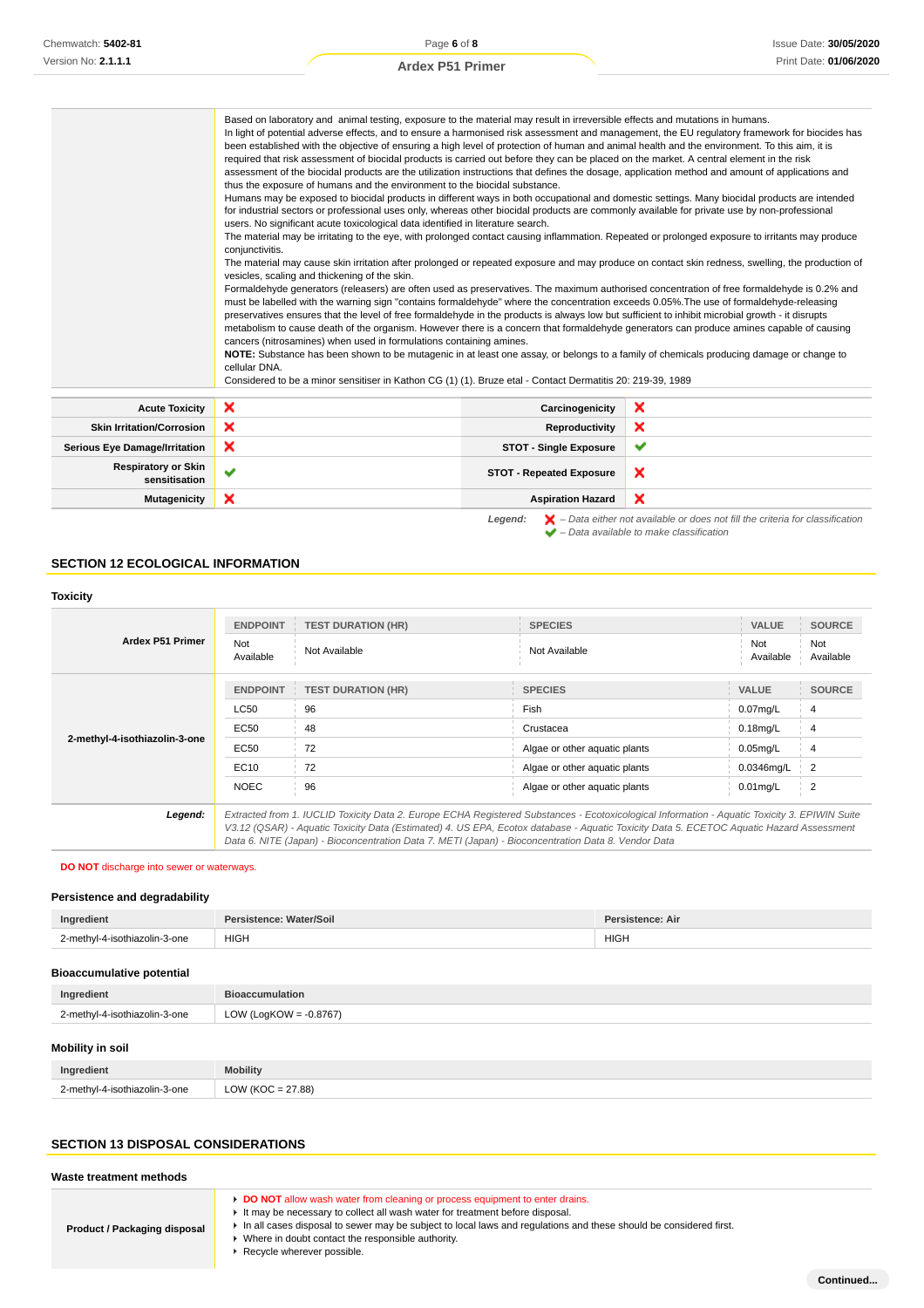Consult manufacturer for recycling options or consult local or regional waste management authority for disposal if no suitable treatment or disposal facility can be identified.

- Dispose of by: burial in a land-fill specifically licensed to accept chemical and / or pharmaceutical wastes or incineration in a licensed
	- apparatus (after admixture with suitable combustible material).
- **Decontaminate empty containers.**

Ensure that the hazardous substance is disposed in accordance with the Hazardous Substances (Disposal) Notice 2017

#### **Disposal Requirements**

Packages that have been in direct contact with the hazardous substance must be only disposed if the hazardous substance was appropriately removed and cleaned out from the package. The package must be disposed according to the manufacturer's directions taking into account the material it is made of. Packages which hazardous content have been appropriately treated and removed may be recycled.

The hazardous substance must only be disposed if it has been treated by a method that changed the characteristics or composition of the substance and it is no longer hazardous.

# **SECTION 14 TRANSPORT INFORMATION**

#### **Labels Required**

| M- | <b>NO</b> |
|----|-----------|
|    | $\sim$    |
|    |           |

# **Land transport (UN): NOT REGULATED FOR TRANSPORT OF DANGEROUS GOODS**

**Air transport (ICAO-IATA / DGR): NOT REGULATED FOR TRANSPORT OF DANGEROUS GOODS**

# **Sea transport (IMDG-Code / GGVSee): NOT REGULATED FOR TRANSPORT OF DANGEROUS GOODS**

#### **Transport in bulk according to Annex II of MARPOL and the IBC code**

Not Applicable

### **SECTION 15 REGULATORY INFORMATION**

#### **Safety, health and environmental regulations / legislation specific for the substance or mixture**

This substance is to be managed using the conditions specified in an applicable Group Standard

| <b>HSR Number</b> | <b>Group Standard</b>                                                   |
|-------------------|-------------------------------------------------------------------------|
| HSR002670         | Surface Coatings and Colourants (Subsidiary Hazard) Group Standard 2017 |
|                   |                                                                         |

#### **2-METHYL-4-ISOTHIAZOLIN-3-ONE IS FOUND ON THE FOLLOWING REGULATORY LISTS**

| New Zealand Approved Hazardous Substances with controls                        | New Zealand Hazardous Substances and New Organisms (HSNO) Act - Classification |
|--------------------------------------------------------------------------------|--------------------------------------------------------------------------------|
| New Zealand Hazardous Substances and New Organisms (HSNO) Act - Classification | of Chemicals - Classification Data                                             |
| of Chemicals                                                                   | New Zealand Inventory of Chemicals (NZIoC)                                     |

# **Hazardous Substance Location**

Subject to the Health and Safety at Work (Hazardous Substances) Regulations 2017.

| <b>Hazard Class</b> | Quantity beyond which controls apply for closed<br>containers | Quantity beyond which controls apply when use occurring in open<br>containers |
|---------------------|---------------------------------------------------------------|-------------------------------------------------------------------------------|
| Not Applicable      | Not Applicable                                                | Not Applicable                                                                |

### **Certified Handler**

Subject to Part 4 of the Health and Safety at Work (Hazardous Substances) Regulations 2017.

| Class OF<br>$\rightarrow$ cuber-<br>ance                | puantities                           |
|---------------------------------------------------------|--------------------------------------|
| Not Annlicable<br>πυαυιτ<br>$\sim$<br>delegance and the | Not Annlicable<br>$\sim$<br>$\cdots$ |

Refer Group Standards for further information

#### **Tracking Requirements**

Not Applicable

#### **National Inventory Status**

| <b>National Inventory</b>     | <b>Status</b>                      |
|-------------------------------|------------------------------------|
| Australia - AICS              | Yes                                |
| Canada - DSL                  | Yes                                |
| Canada - NDSL                 | No (2-methyl-4-isothiazolin-3-one) |
| China - IECSC                 | Yes                                |
| Europe - EINEC / ELINCS / NLP | Yes                                |
| Japan - ENCS                  | Yes                                |
| Korea - KECI                  | Yes                                |
| New Zealand - NZIoC           | Yes                                |
| Philippines - PICCS           | Yes                                |
| <b>USA - TSCA</b>             | Yes                                |